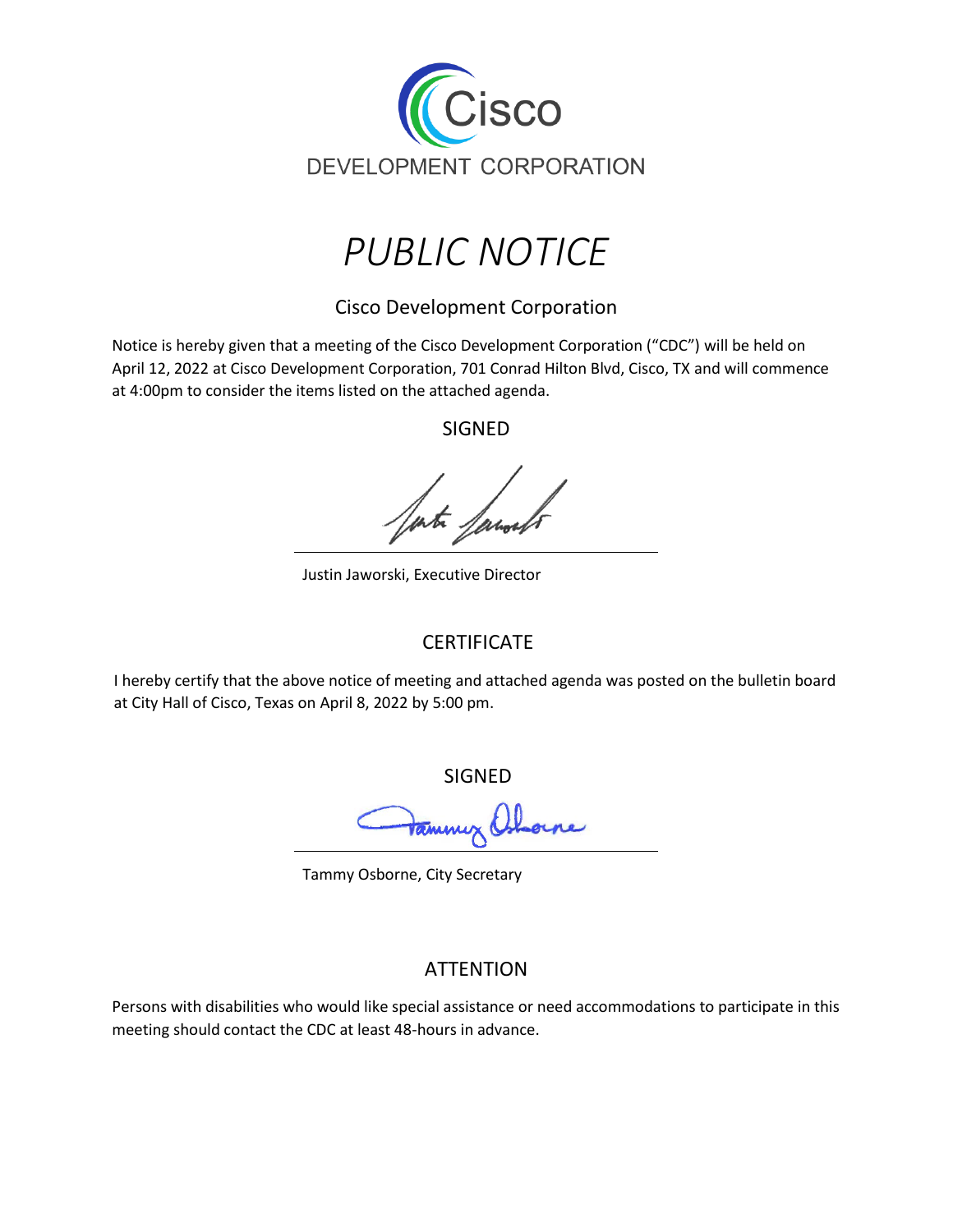

## *Meeting Agenda*

April 12, 2022 commencing at 4:00pm

Cisco Development Corporation, 701 Conrad Hilton Blvd, Cisco, Texas 76437

- 1. Call the meeting to order and invocation
- 2. VISITOR COMMENTS: A three (3) minute time limit per person is established for anyone wishing to address the Board on subjects listed on this agenda or generally pertaining to the CDC.
- 3. Approval of minutes from March 8, 2022 Board meeting
- 4. Hear and discuss financial report for March 2022
- 5. Hear and discuss report regarding the clean-up of property located at 101 W  $18<sup>th</sup>$  St
- 6. Hear and discuss report regarding Project Cross Road
- 7. Executive Session:
	- a. 551.072 (deliberations about real property)
		- i. Discussion regarding sale of property identified as Parcel 4634
		- ii. Discussion regarding Parcel 69782 also known as the Strip Mall
		- iii. Discussion regarding purchase of Parcels 3930, 54871, and 62720
	- b. 551.087 (business prospects/economic development)
		- i. Discussion regarding Project Square Space
		- ii. Discussion regarding Project MM
- 8. Discussion and possible approval of amended and restated real estate lien note for Brecha Roja Land Co, LLC (Dan Brook Art Studio)
- 9. Discussion and possible approval of Resolution 2022.04.12.01.CDC regarding the sale of property identified as Parcel 4634
- 10. Adjournment

The Board reserves the right to enter into executive session concerning any of the items listed on this agenda pursuant to 551.071 Consultation with Attorney, 551.072 Real Property, 551.073 Prospective Gift, 551.074 Personal Matters, 551.076 Security Personnel or Devices, 551.087 Economic Development Negotiations.